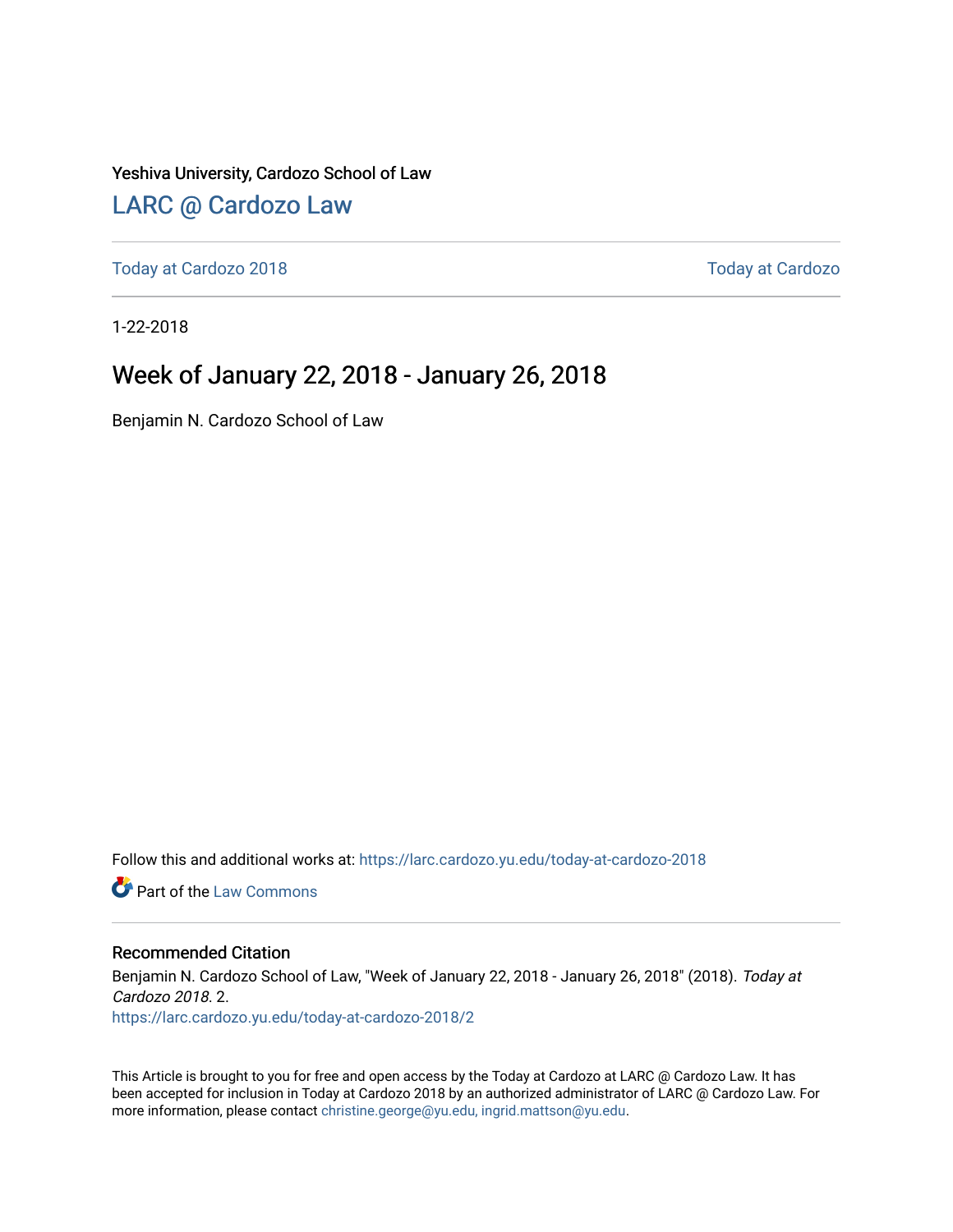# **Today at Cardozo – Monday, January 22, 2018**

There were no events requested at this time.

## **Upcoming Events and Announcements**

The Cardozo Art Law Society invites you to... Art Law Coffee Chats!

"Art Fairs - From 20,000 Feet to Ground Level"

Presented by Michael Plummer & Jeff Rabin Thursday, January 25, 2018, 6pm Room 1008 Michael Plummer and Jeff Rabin, Managing Directors of TEFAF NY, will be discussing art fairs and their significant role in the art market today.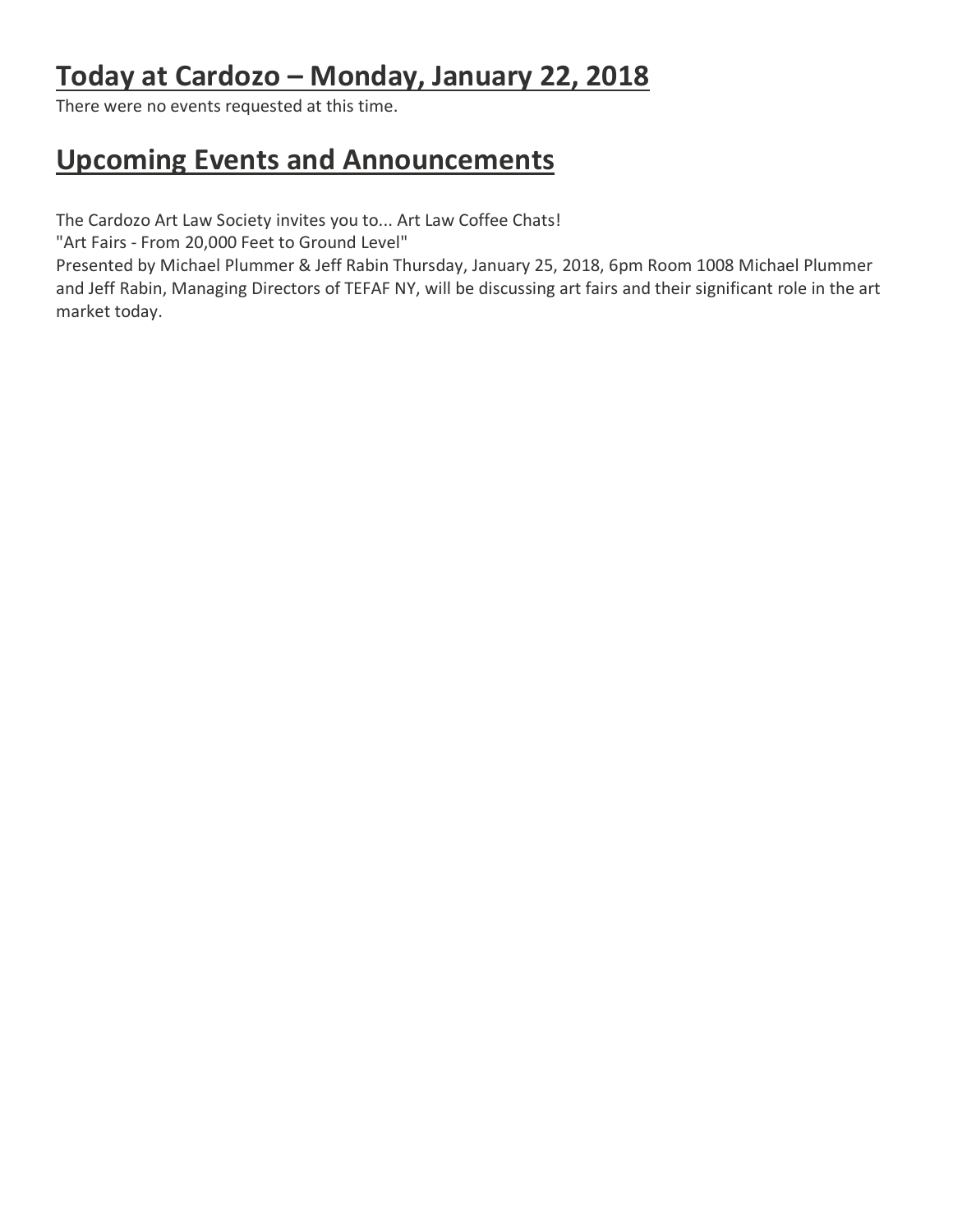# **Today at Cardozo –Tuesday, January 23, 2018**

**Innocence Project Application Deadline:** Current 1Ls and 2Ls interested in applying to the 2018-19 Innocence Project clinic: Please submit a resume and a statement of interest no later than Friday January 26, 2018 to Rana Sahar. Your statement of interest (about 1-2 pages) should address why you are interested in the Innocence Project, your background and motivations, and what skills and experiences make you a strong candidate for the clinic. If you have any questions (about the time commitment, credits, stipends, or anything else) please feel free to reach out to Rana Sahar. Information about the clinic is also included in Cardozo's course catalog. **\*Our students have a variety of interests, so please do not think you need any specific experience or background to apply!**

### **P\*LAW week is here!**

P\*LAW is an annual event with panels exploring emerging issues in public interest legal work. Please join us and add your voice to these important contributions!

**P\*LAW Events for Tuesday, January 23, 2018**

#### **12 p.m.**

## **Workshop: Bridging Gaps: How to Interview Low-Income Clients**

#### **Room 1008**

**Presenter:** Leslie Salzman, Director of Clinical Education, Benjamin N. Cardozo School of Law **4 p.m.**

#### **Postgraduate Fellowships in New York State and City Government Room 1008**

## **Speakers:**

- Harbani Ahuja '16, Agency Attorney, New York City Commission on Human Rights
- Leslie Brown, New York City Social Justice Post-Graduate Fellowship Program Manager, New York City Department of Citywide Administrative Services
- Kara Pangburn, Director of Recruitment and Appointments, New York State Center for Recruitment and Public Service, Governor's Appointments Office
- Kendall Sale, Appointments Counsel, New York State Center for Recruitment and Public Service, Governor's Appointments Office

**Moderator:** Jacqueline Cheney, Director, Center for Public Service Law, Office of Career Services, Benjamin N. Cardozo School of Law

## **Section 1983 Police Brutality Claims**

## **Moot Court Room**

**Speakers:**

- Debra S. Cohen, Co-Chair, Civil Rights Practice Group, Newman-Ferrara LLP & Adjunct Professor of Law, Elisabeth Haub School of Law at Pace University
- Elie Mystal, Executive Editor, Above the Law
- David Thompson, Attorney, Stecklow & Thompson

**Moderator**: Hon. Joseph Kevin McKay, Ret.

## **Upcoming Events and Announcements**

## All Students

are Invited to a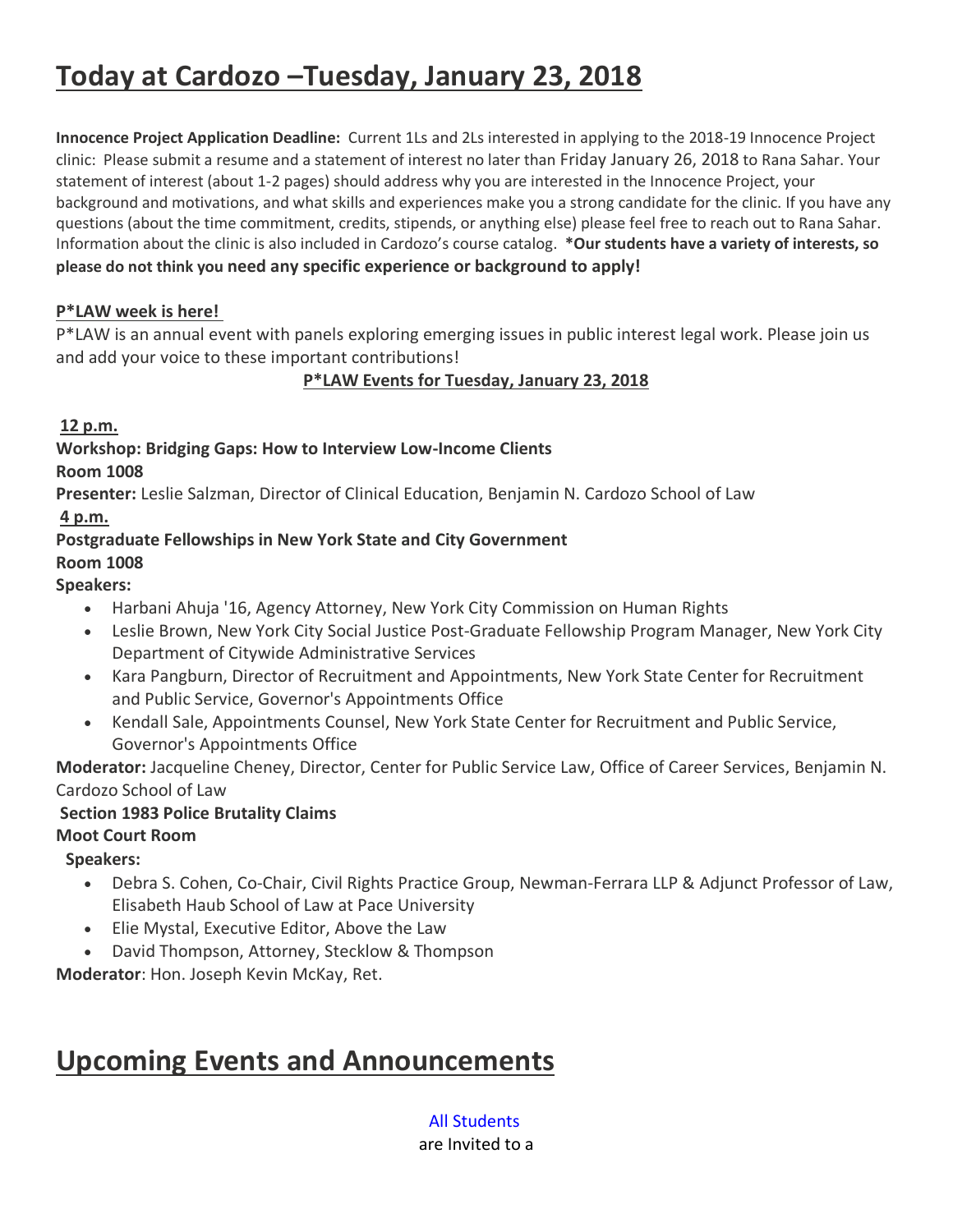#### Town Hall Meeting with Dean Melanie Leslie Wednesday, January 24, 2018 Noon to 1 p.m. Third Floor Lounge

Town Hall meetings are forums intended to promote an open and meaningful dialogue between Dean Leslie and students on issues important to academic and Law School life. The program will feature a brief talk by the Dean followed by a question-and-answer session. All students are welcome. No RSVP is necessary.

Cardozo Law Revue Activity Meeting

Welcome back, everyone! Cardozo Law Revue's first meeting of the semester is this week! Now is the perfect time to join us for skit staging, singing, and improv activities! Wednesday, January 24 at 7:00 pm Room 423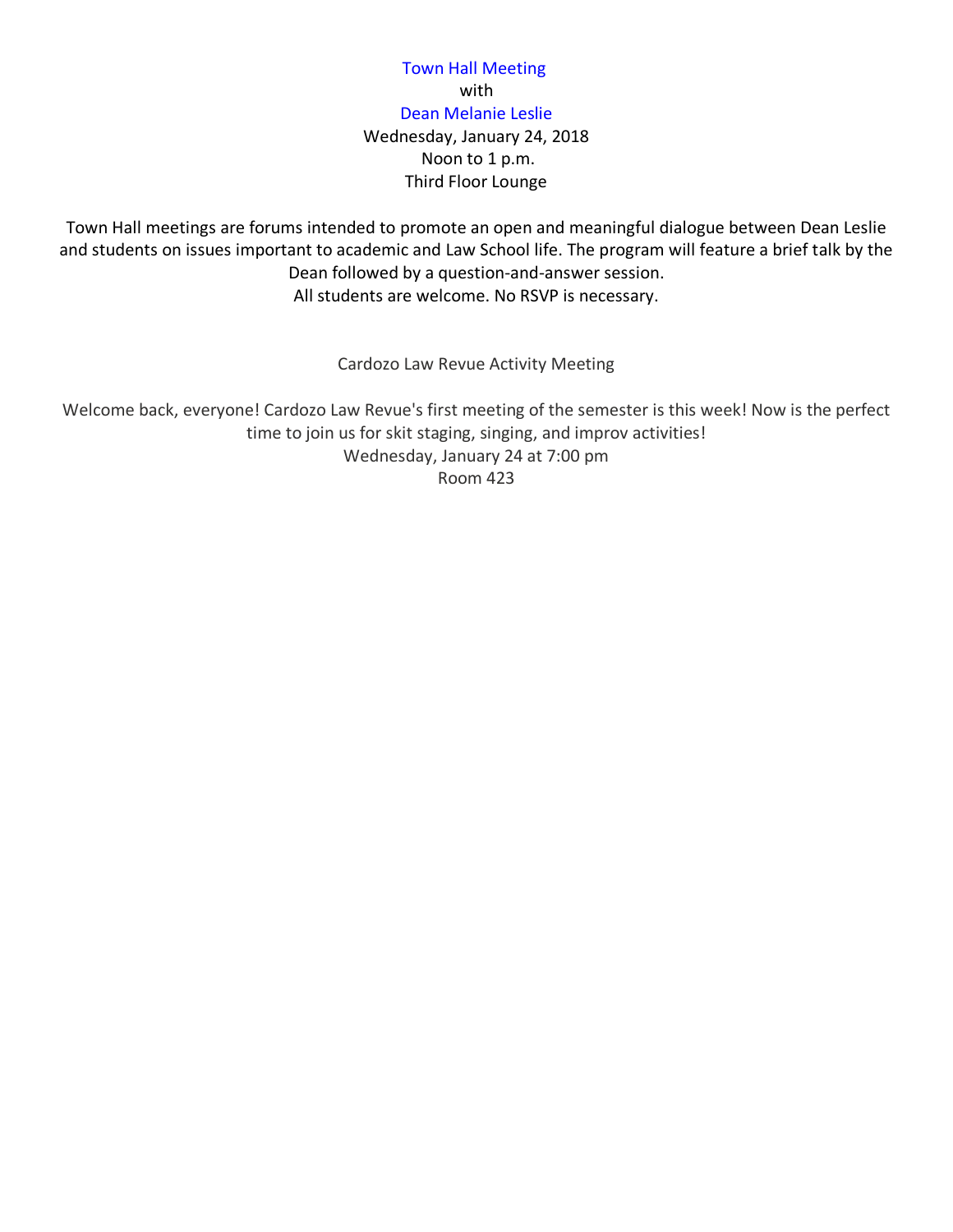# **Today at Cardozo –Wednesday, January 24, 2018**

P\*LAW is an annual event with panels exploring emerging issues in public interest legal work. Please join us and add your voice to these important contributions!

**Wednesday, January 24, 2018**

**12 p.m. The Rights of Low-Income Tenants Room 1008 Speakers:**

- Addie Alexander, Lead Organizer, Northwest Bronx Community and Clergy Coalition
- Justin La Mort '10, Supervising Attorney, Mobilization for Justice
- Leslie Newman, Professor of Law, Benjamin N. Cardozo School of Law
- Corine Ombongo-Golden, Tenant Leader & Member, Northwest Bronx Community and Clergy Coalition **Moderator:** Lauren Rose, 2L

#### **Wrongful Convictions: How to Make the Justice System More Just Moot Court Room**

#### **Speakers:**

- David Bertan '85, Attorney at Law
- Susan Friedman, Staff Attorney, Innocence Project
- Laurie Korenbaum, Assistant U.S. Attorney, U.S. Department of Justice, Southern District of New York
- Gina Mignola, Chief, Conviction Integrity Unit, Bronx County District Attorney's Office
- Jill Shellow, Attorney at Law

**Moderator**: Alison Bertan, 2L

#### **4 p.m.**

#### **LGBT Youth and Homelessness Room 1008**

### **Speakers:**

- Cathren Cohen, Law Fellow, Lambda Legal
- Brett Figlewski, Legal Director, LeGaL (New York City's LGBT Bar Association)
- Joey Lopez, Director of Outreach and Health Services, Ali Forney Center

#### **Moderators**: Juan Basadre & Judy Dahl, 1Ls

#### **Women's Access to Reproductive Healthcare in the United States**

#### **Moot Court Room**

#### **Speakers:**

- Rebekah Diller, Clinical Associate Professor of Law, Benjamin N. Cardozo School of Law
- Taylor Frazier, MPH and Policy Associate, Community Service Society: Health Initiative
- Pilar Herrero, Human Rights Counsel, Center for Reproductive Rights

**Moderator**: Jaclyn Kleban 1L

### All Students are Invited to a Town Hall Meeting with Dean Melanie Leslie Wednesday, January 24, 2018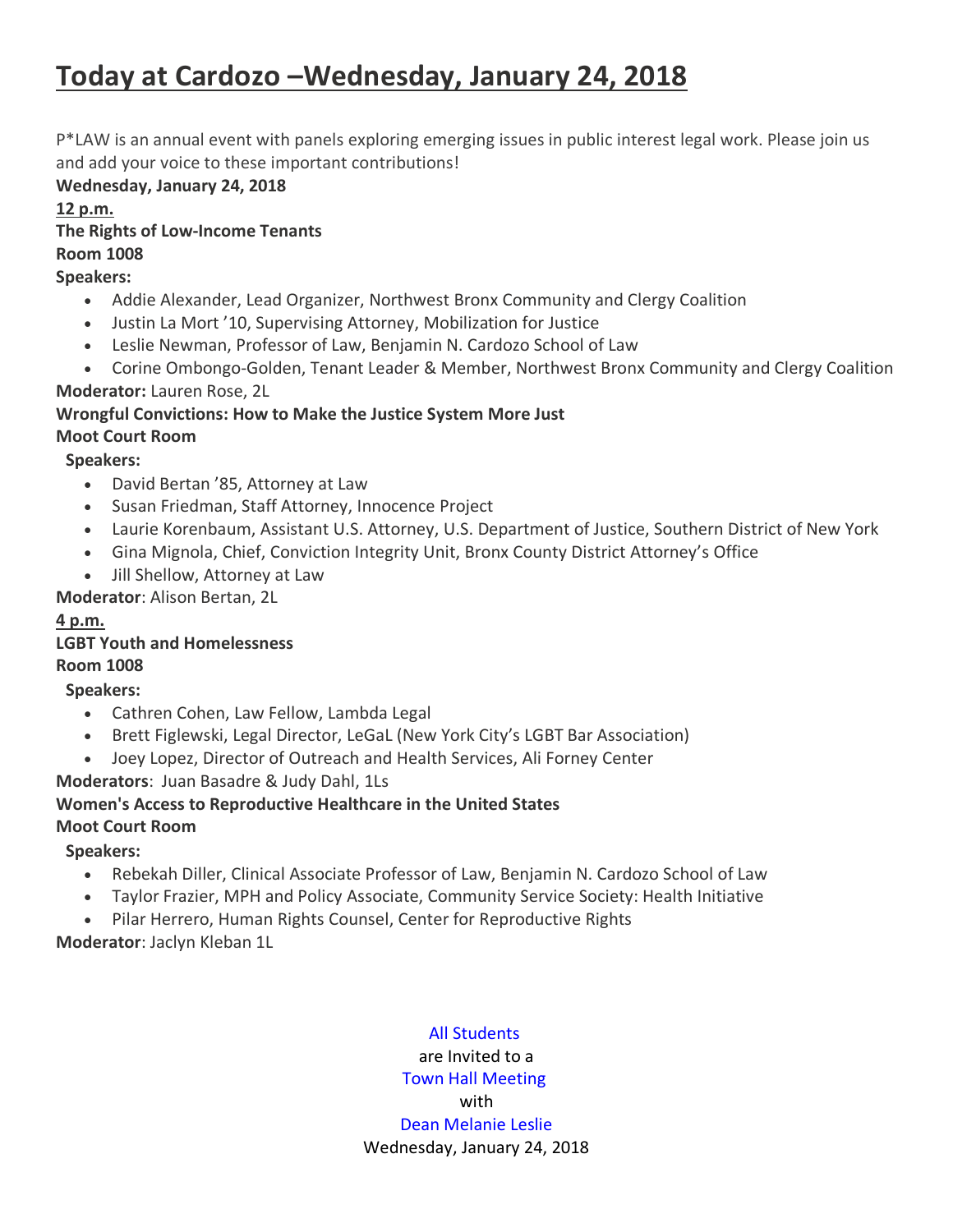#### Noon to 1 p.m. Third Floor Lounge

Town Hall meetings are forums intended to promote an open and meaningful dialogue between Dean Leslie and students on issues important to academic and Law School life. The program will feature a brief talk by the Dean followed by a question-and-answer session. All students are welcome. No RSVP is necessary.

### Cardozo Law Revue Activity Meeting

Welcome back, everyone! Cardozo Law Revue's first meeting of the semester is this week! Now is the perfect time to join us for skit staging, singing, and improv activities! Wednesday, January 24 at 7:00 pm Room 423

Dear Colleagues and Future Litigators,

Benjamin N. Cardozo School of Law has been selected to host the New York regional Mock Trial competition for the New York State Bar Association, Trial Lawyers Section. We are excited to have two teams competing in this prestigious competition.

As hosts, we are responsible for providing witnesses and bailiffs for the competition which is taking place from February 9th - February 11th at the Courthouse located at 100 Centre Street. This is a wonderful opportunity to get exposure for our amazing school and also an amazing opportunity for students to gain valuable experience in trial advocacy.

Please consider supporting our teams and school by volunteering to participate as a witness or bailiff. Both, witnesses and bailiffs, are needed for the following times:

Friday, February 9th, evening rounds begin at 5:00 p.m.

Saturday morning, February 10th, rounds begin at 9:00 a.m.

Saturday afternoon, February 10th, rounds begin 1:00 p.m.

Sunday, February 11th, morning rounds begin at 9:00 a.m.

Sunday, February 11th, afternoon rounds begin at 1:00 p.m.

All the best,

Cardozo's Mock Trial Team

Join Chabad serving Cardozo at 12:10pm for Ten Minutes of Torah in room 425. Pizza will be served. Looking forward to seeing everybody there.

## **Upcoming Events and Announcements**

The Benjamin N. Cardozo School of Law is hosting the Americas Round of The Price Media Law Moot Court Competition from Thursday, February 1 through Sunday, February 4.

We have teams coming from all over the United States, as well as from Canada (York University), Jamaica (University of the West Indies at Mona), and Brazil (Universidade de São Paulo, and Universidade Federal do Paraná).

Please join us for:

I. A panel discussion on Thursday evening from 6-8pm in the Moot Court Room, titled "The New Counterterrorism and Countering Violent Extremism: Speech Regulation, Private Companies and Free Expression", hosted by Professor Monroe Price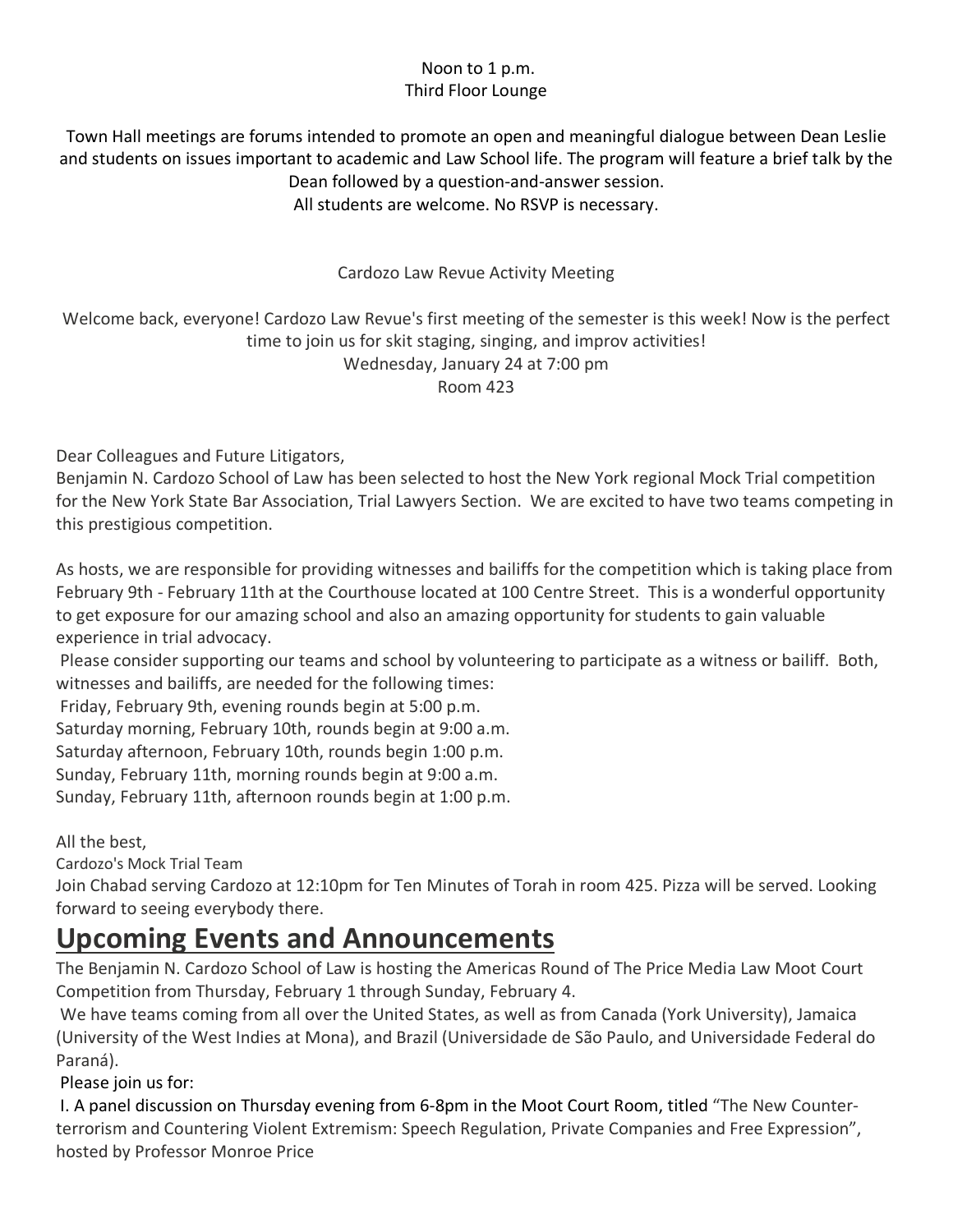II. Please also join us for the final round taking place from 1-3PM in the Moot Court Room, with awards and a reception after.

### Information about the final round judges:

#### **Ellen Goodman**

Ellen Goodman is co-director and co-founder of the Rutgers Institute for Information Policy & Law, joining the faculty of Rutgers Law School at Camden in 2003. She is an expert in information policy law, with research interests including freedom of expression, communications architectures, media and spectrum policy, disclosure as a policy tool, advertising law, and the informational aspects of sustainability policy. Prior to joining the Rutgers faculty, she was a partner with Covington & Burling LLP, a Washington, D.C. firm. She has received grants from the Geraldine R. Dodge Foundation and the Ford Foundation for her media law research, and served as Distinguished Visiting Scholar at the FCC. She has been a visiting professor at the University of Pennsylvania's Annenberg School of Communications, Wharton School of Business, and Law School. She is an alumna of Harvard College and Harvard Law School, and clerked for Judge Norma L. Shapiro at the U.S. District Court for the Eastern District of Pennsylvania.

#### **Judge Rowan D. Wilson**

The Honorable Rowan D. Wilson is an associate judge on the New York Court of Appeals, appointed by Governor Andrew Cuomo in 2017. Prior to becoming a judge on New York's highest appellate court, he joined the firm of Cravath, Swain & Moore in 1986, and served as partner from 1991 until his confirmation in February 2017. After graduating from Harvard College and Harvard Law School in 1981 and 1984, respectively, he clerked for the Honorable James R. Browning, Chief Judge of the United States Court of Appeals for the Ninth Circuit, from 1984 to 1986. While at Cravath, he was one of the country's leading litigators and spent time overseeing the firm's pro bono work.

#### **Dante Negro**

Dante Negro is the Director of the Office of International Law within the Department of International Legal Affairs of the Organization of American States, and has served in this capacity since 2006, joining the Office in 1995. His work involves advising the OAS and inter-American specialized conferences on legal matters pertaining to international law, coordinating and preparing research, and providing legal education to members. Notably, he is the institutional focal point for the Ibero-American Data Protection Network and the Transparency and Access to Information Network, with this work stemming from emerging importance of data privacy intersecting with his expertise in international human rights law. Before joining the Office, Mr. Negro earned his bachelor's and master's degrees in law at the Pontifical Catholic University of Peru, and earned his Master of Laws from the University of Notre Dame, writing his thesis on internal terrorism and international human rights.

#### **Ona Flores**

Ona Flores serves as a Senior Attorney with the Office of the Special Rapporteur for Freedom of Expression within the Inter-American Commission of Human Rights (IACHR). She provides high-level legal and policy advice related to freedom of expression and access to information to the IACHR and governments within the Americas, as well as conducting and supervising research in these areas. Prior to joining the IACHR, she served as the Women's Rights Program Coordinator within the Human Rights Center at the Universidad de Chile Law School, and was a Senior Attorney with the Inter-American Court of Human Rights. She earned her first law degree from the Universidad Catolica Andres Bello, and her Master of Laws at Columbia Law School, where she was a Fulbright Fellow and a Harlan Fiske Stone Scholar.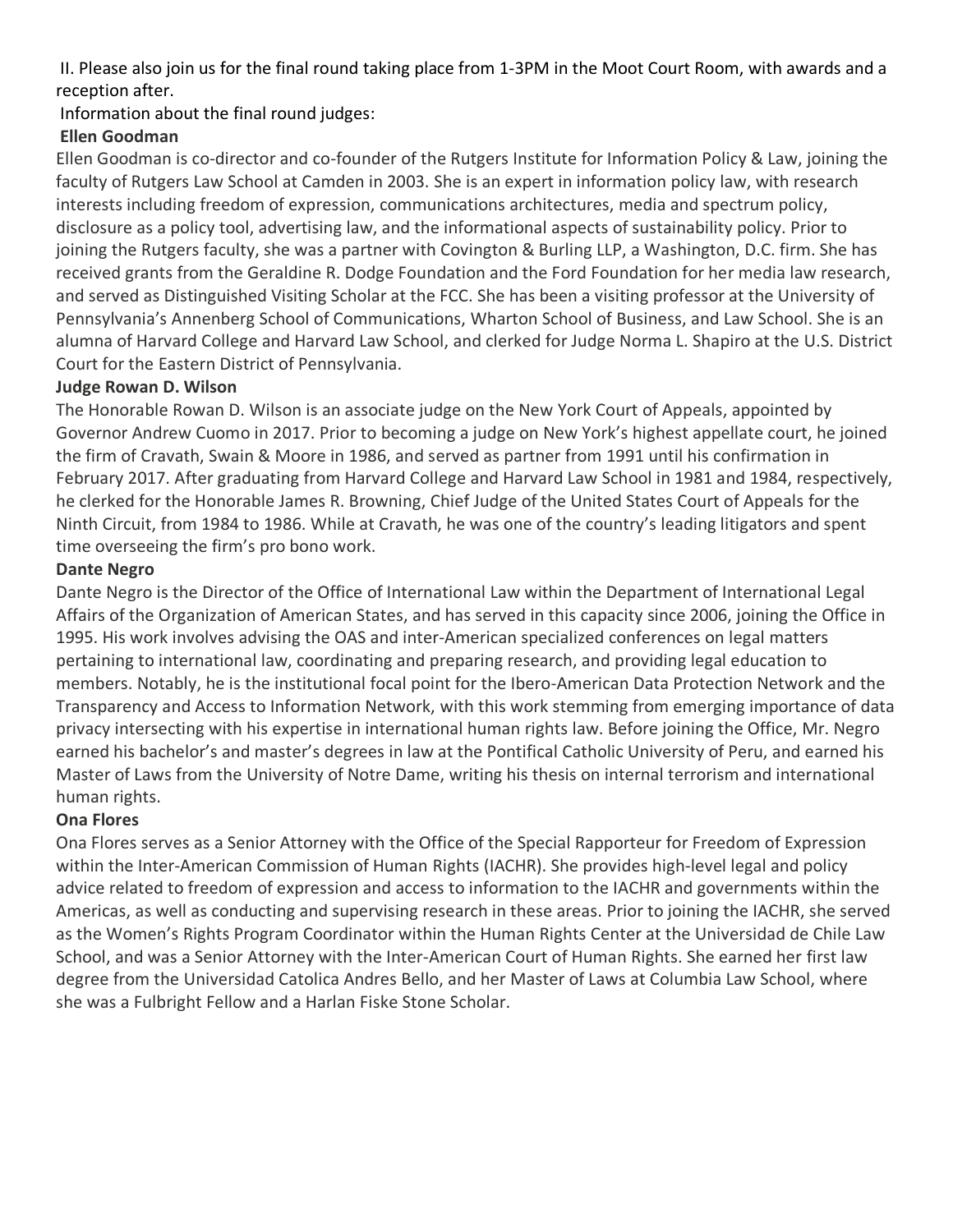# **Today at Cardozo –Thursday, January 25, 2018**

The Cardozo Art Law Society invites you to... Art Law Coffee Chats!

"Art Fairs - From 20,000 Feet to Ground Level"

Presented by Michael Plummer & Jeff Rabin Thursday, January 25, 2018, 6pm Room 1008 Michael Plummer and Jeff Rabin, Managing Directors of TEFAF NY, will be discussing art fairs and their significant role in the art market today.

P\*LAW Events for **Thursday, January 25, 2018**

## **12 p.m.**

## **Making the Most of the PILC Fair**

### **Moot Court Room**

#### **Speakers:**

- Jackie Cheney, Director, Center for Public Service Law, Office of Career Services, Benjamin N. Cardozo School of Law
- Lillian Evans '11, Deputy Director of Legal Recruitment, NYC Law Department
- Paige Maier, 2L

**Moderator**: Brad Jarman, Assistant Director, Office of Career Services, Benjamin N. Cardozo School of Law **6 p.m.**

### **INSPIRE! Awards Moot Court Room**

Missed the SRP New Advocate trainings last semester? RSVP Here to attend the spring 2018 New Advocate training at NYU on Thursday, January 25th, at 630 pm in VH 210.

Can't make it on the 25th? We'll have an additional training here at Cardozo Law on January 31st at 6:30pm in the Moot Court Room.

You must attend at least one New Advocate Training in order to be eligible to take on a case.

SRP advocates represent students at their suspension hearings. You will develop meaningful legal skills: interviewing clients, conducting your own direct and cross examinations, and delivering closing arguments.

Our advocacy routinely helps to shorten the length of suspensions or eliminate them entirely. Last year alone, SRP advocates were able to reduce suspension time by ~2661 days, and last semester, we represented over 80 students at their suspension hearings.

# **Upcoming Events and Announcements**

### 25Live Trainings

The events room booking system that is used to reserve classrooms and event spaces has been upgraded to a new scheduling tool called 25Live. 25Live is a web-based event publishing and scheduling application that will streamline the process of event scheduling by providing recommended locations based on factors such as attendee count and real time availability. We strongly encourage attendance at the upcoming 25Live trainings as they will help with a smooth transition into the new room booking system.